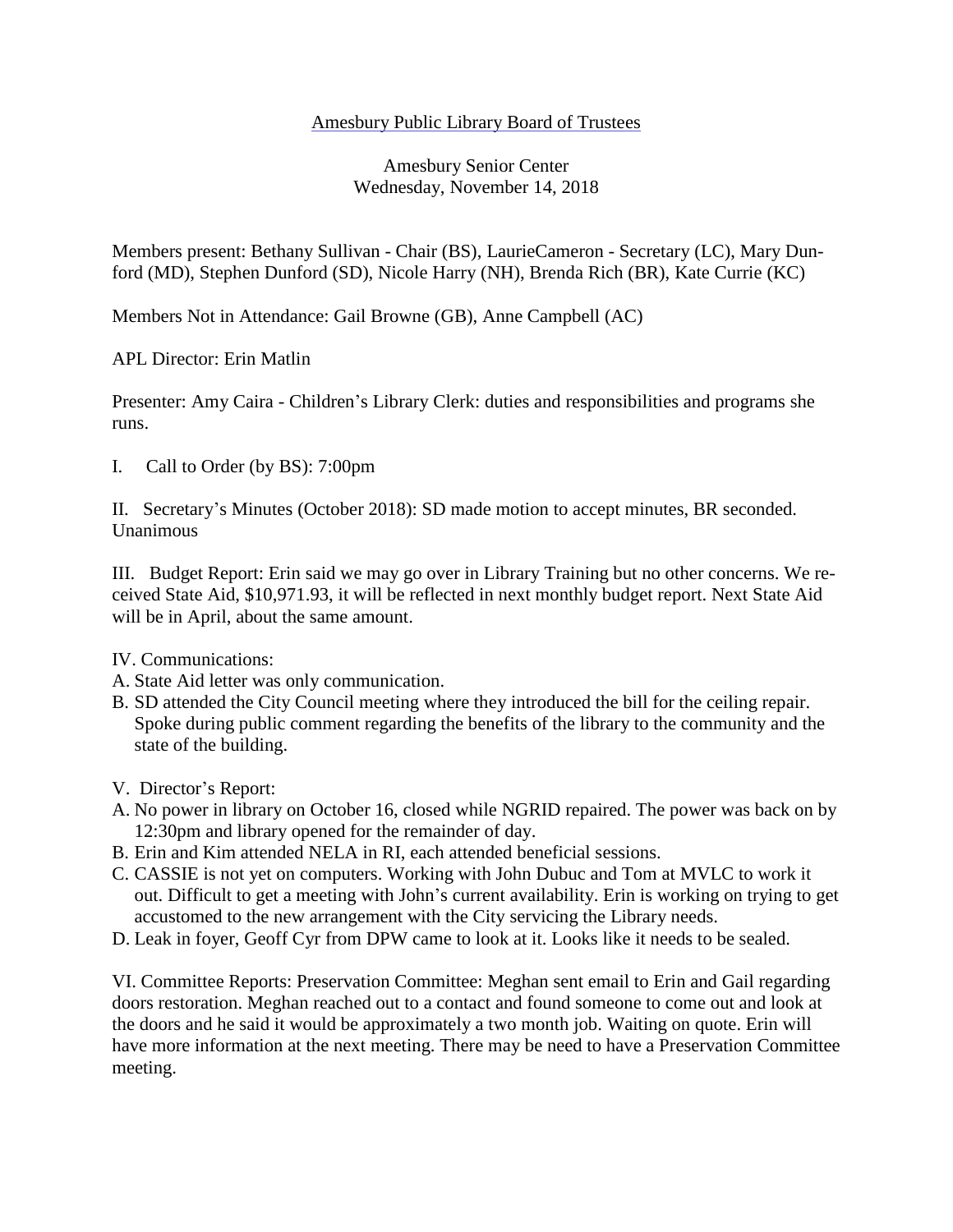## VII. Unfinished Business

- A. Ceiling Update: Bethany sent email sent on 10/17 to Mayor, CC Evan Kenney, Dennis Nadeau, Rob Desmaris. No response. 10/31 sent another email to Mayor and Evan, CC Erin, asking for update in order to expedite process for ceiling. Evan responded that he was working on it as directed by the Mayor. Erin and Gail met with Rob and Geoff from DPW on 11/8, they found out their intent is to do the ceiling above the circulation desk, Geoff will do the work, will take approximately about 10 weeks. There is a little concern about the \$50K allocated in the bill, there may be an additional cost to store an additional 3 paintings as Meghan has suggested. Bethany to speak with Meghan, get the painting detail, the value. She will follow up with Artex about the insurance and what is covered by existing insurance and how much more will it cost. Bethany will email Christine Dixon, the City Clerk and amend the quote on the painting storage listed in the bill presented to the City Council on 11/13. The bill for funding the ceiling project will be voted on in the Finance Committee Meeting to place on November 27 at 7:00 PM at City Hall
- B. Erin brought up her staffs concern about the closing of the library in reference to the dust in reference to the ceiling project. Erin would like the trustees to think about closing or cutting hours. Starting date will be January 2, Erin would like area cleaned out by 12/25. She is concerned about staffing and being able to stay open as much as possible. \*Reduced hours affect MVLC? \*Erin will find out more information from the union about how to reduce hours, pay staff, schedule equal hours.
- C. Head of Technical Services position update: moving position to grade 14 from grade 12. Erin has been in conversation with Evan Kenney and sent supporting information of why updating the position to Grade 14 Step 1 is the best course of action. Evan responded that he does not want to move to Grade 14 Step 1. He wants Erin to post it at Grade 12. Erin went to Michaela, Library spokesperson for the Union, the Union will not allow her to post as Grade 12. Garret Mahoney, the area Union leader, to speak with Erin for clarification and more information. Erin, Evan and Garrett will be meeting soon, Erin hopes to change the outcome.

VIII. New Business

- A. Holiday closings for the rest of 2018 will be kept the same as last year.
- 1. Christmas Eve: Library has been closed in past years, will remain closed.
- 2. For 2019, BR made motion to accept Union approved holidays, NH seconded. Unanimous
- B. If holiday falls on a Monday, the Saturday prior must be a volunteer, Union rules. Trustees to approve the following days:
- I. 4/26/2019 Prom discussion on how to proceed. In previous years, the Library closed at 3pm. NEW POLICY - All staff scheduled that day will stay until 5 PM, the library will close to public at 3 PM.
- II.11/27/2019 Thanksgiving Eve Library will close at 5pm, staff that typically works until 8pm will have to work the 3 hours prior to 5pm that day, during the same pay period, take comp/vacation or choose to not be paid for the 3 hours.
- III. 12/24/2019 Christmas Eve closed